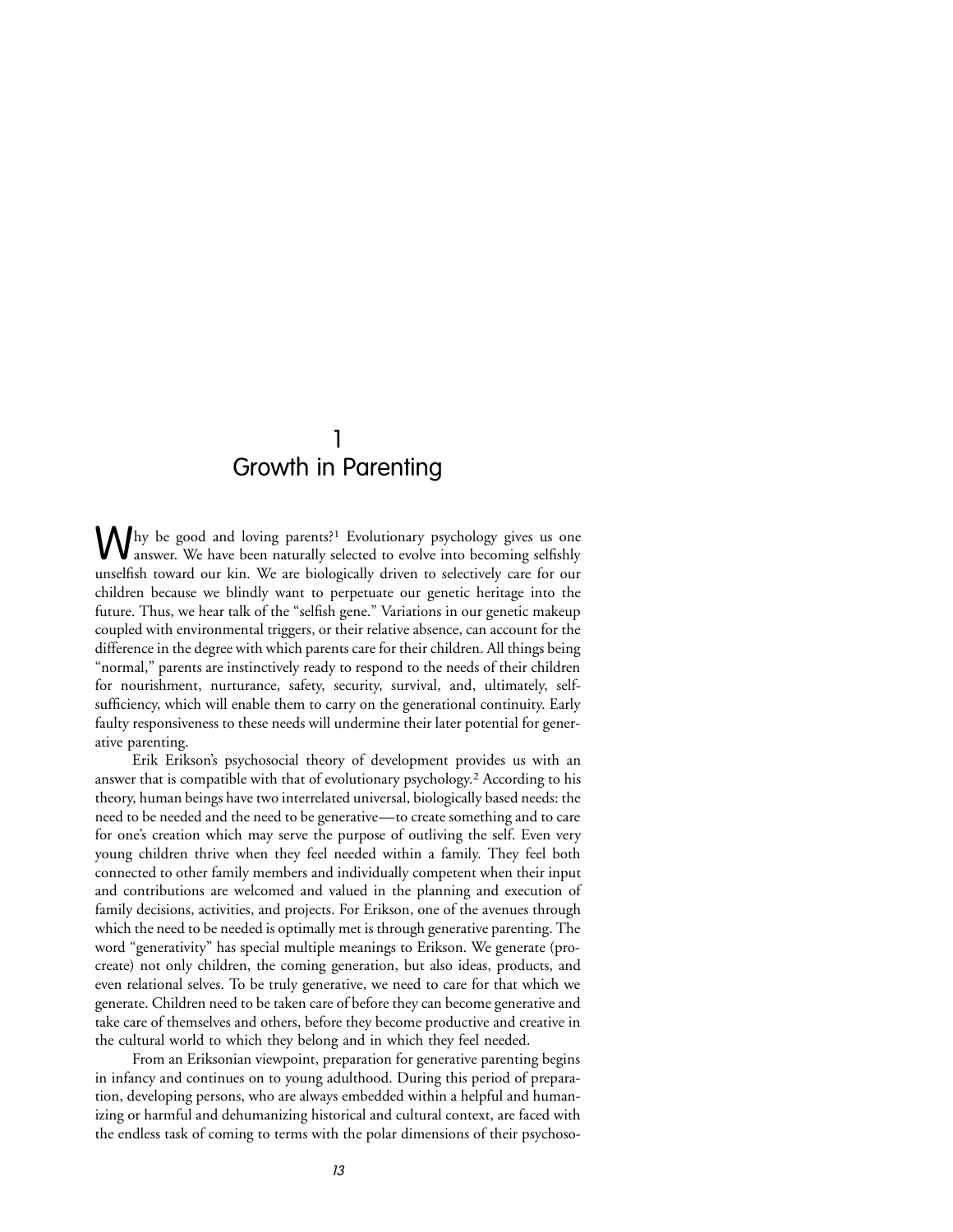cial existence. Prepared parents, who themselves have been readied for parenting and nonparenting tasks of life through the caring mediation of their own parents and multiple other figures, real and even fictional, help their children resolve the inevitable tensions experienced by them between unfolding oppositional or contrasting individual needs and societal demands. Generative parents, directly through teaching, coaching, and guiding or indirectly through modeling, creating a supportive space, and providing access to resources and opportunities, assist their children in finding points of integrative balance between the following oppositional or contrasting needs, regardless of their time of surfacing or resurfacing: the need to trust versus the need to mistrust; the need to be autonomous versus the need to be dependent; the need for initiative taking versus the need for passive receptivity; the need for competence versus the need for knowledge of limitations; the need for selfing ("identi-fication") versus the need for unselfing ("disidentification"); the need for intimate merger with an Other versus the need for selfawareness; the need for generativity versus the need for ungenerative moratorium (the need for a time-out from the call of generativity). When viewed from the perspective of the socializing agents of any given (sub)culture, these needs can be described as demands, challenges, or expectations.

Children need to securely attach themselves to trusted and consistent caregivers they can dependably rely on to meet their physical, safety, security, love and belongingness, esteem, and self-actualization needs.3 Parents, guided by an image of perfect parenting, which is both ethically universal and culturally local, want to build a loving attachment to their children and expect their children, in order to protect and prepare them for the contingencies of life, to learn to know whom to trust and mistrust. Parents, however, do not want their children to be excessively trusting or mistrusting of others. Parents teach their children, directly or indirectly, that there is a graduated range between trust and mistrust and that where one places oneself in this range co-relates to the level of familiarity and the quality of attachment one has with the object of one's trust or mistrust. Depending on the quality of their early attachments to primary caregivers, children's trusting or mistrusting orientations can develop into character strengths or weaknesses. Children who trust too much are likely to be naïve, vulnerable, and easily manipulated by others who are not well-meaning. Children who are excessively mistrusting are likely to experience interpersonal difficulties that can lead to alienation, isolation, and possibly hostility and violence toward others.

As they grow and mature, children want to become more and more independent and to take care of themselves. At the same time, they experience the tension produced by the opposite wish to be taken care of by their caregivers. They want to hold on to their privileged dependencies on their parents. Letting go of the wish to be taken care of is never easy. Self-sufficiency brings with it increasing burdensome responsibilities. To prepare children for their future roles as responsible adult citizens, parents and other agents of the (sub)culture encourage children to become progressively more autonomous and self-sustaining. (Sub)cultures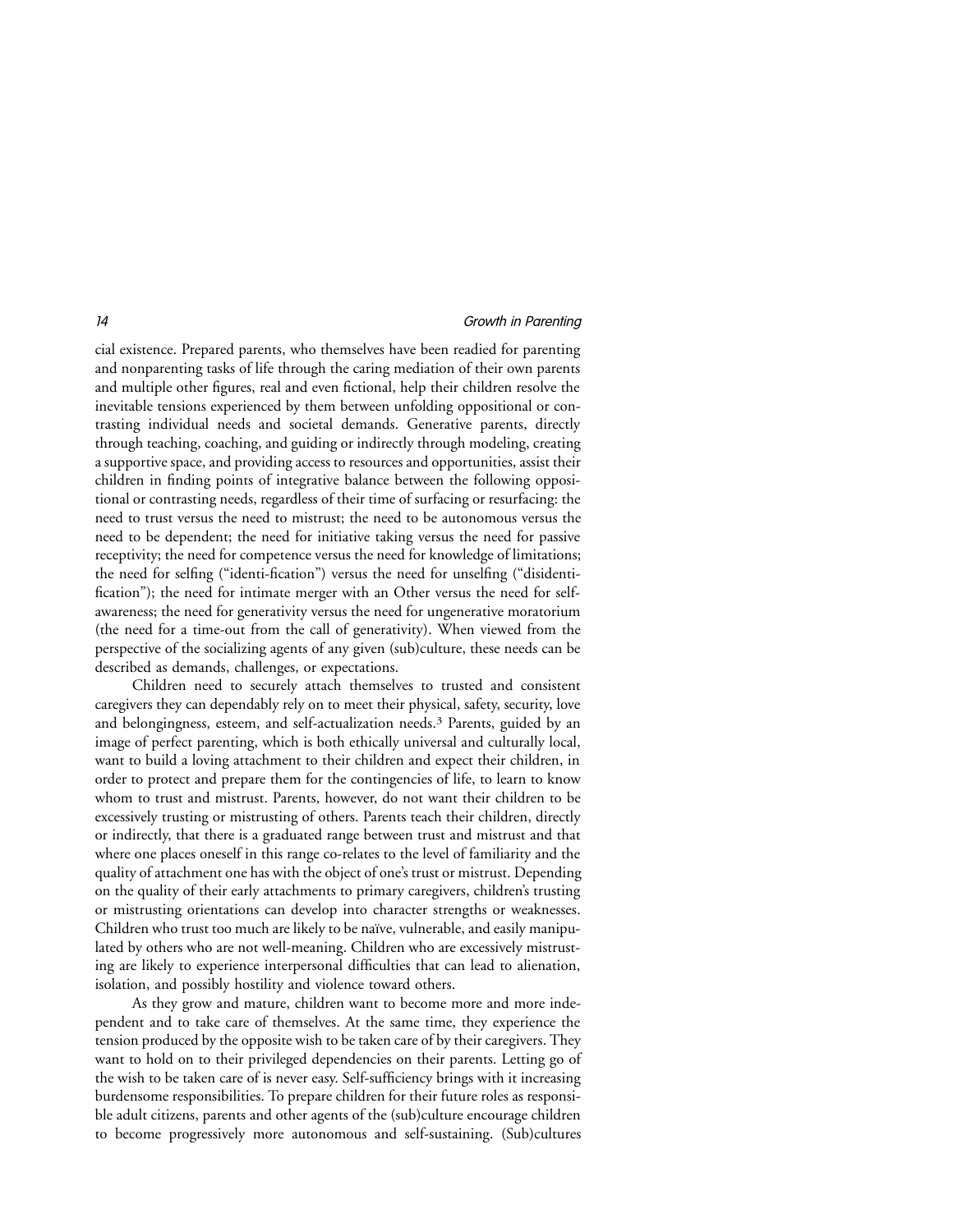## Growth in Parentina 2008 and 2009 and 2008 and 2009 and 2008 and 2009 and 2009 and 2008 and 2009 and 2008 and 2009 and 2008 and 2009 and 2008 and 2009 and 2009 and 2009 and 2009 and 2009 and 2009 and 2009 and 2009 and 2009

differ in the degree of their emphasis on the attainment of early autonomy and the degree to which they tolerate and even encourage the prolongation of dependency in children. There is an optimal ratio or point of balance between the encouragement of (early) independence and the nurturance of (inter)dependence to be striven for in any given caring context which needs to take into account not only the age, temperament, unique individuality, and maturity of children, but also the dominant values of the (sub)culture. Excessive needs for independence and the lurking opposite dependency needs are marks of character weaknesses. The acquired capacities for relative self-sufficiency and interdependency can become character strengths. The ability to flexibly move back and forth between roles that require independence and roles that require dependence is also a lifetime character strength.

Propelled by their emerging propensities toward imagination, playfulness, and story listening and telling, preschool children initiate and partake in imitative and creative dramas and games based on what they see and hear in their familial and (sub)cultural worlds. These imaginative activities are guided by the spirit of purposive nonpurposiveness. They serve the purpose of preparing children for the future by allowing them to project themselves into adult roles. They are simultaneously nonpurposive in that they can be nonsensical activities enacted for fun, laughter, humor, silliness, and their playful element. Parents respond to their children's imaginative initiatives with approval and praise. They may even become enthusiastic participants in their children's creative games and dramatic plays. Parents also mediate the natural cyclical oscillation of their children between active initiative taking and passive learning and following. In a creative and carefree familial space, children achieve balanced rhythmic cycles between these two modalities of being in the world. In the absence of proper caring contexts, such as authoritarian or permissive homes, children's initiatives can degenerate into either intrusive initiatives that violate the privacy or rights of others or into inhibited passivity that stifles children's sense of freedom, agency, creativity, and playfulness.

Children of the elementary school age are naturally inclined to learn and master the valued skills and technological tools of their culture. Parents, teachers, and other agents of culture are eager to teach them to become competent in understanding the logic and in making practical use of these tools and skills. Through direct instruction and modeling, children learn to figure and make things in a systematic, orderly, and methodical manner. Through participating in the pragmatic reciprocal roles of apprentice and mentor, children learn that complex skills are manageable and perfectible and that the learning of these skills has practical consequences and is instrumental for their future success. Children of this age need continuous positive feedback on their progress in mastering these valued methods and techniques. Children also learn to attempt to perfect the valued skills of their (sub)culture by competing and cooperating, playfully and seriously, with their peers, with or without adult supervision. Whether in playing games or doing school projects, children are naturally driven to both cooperate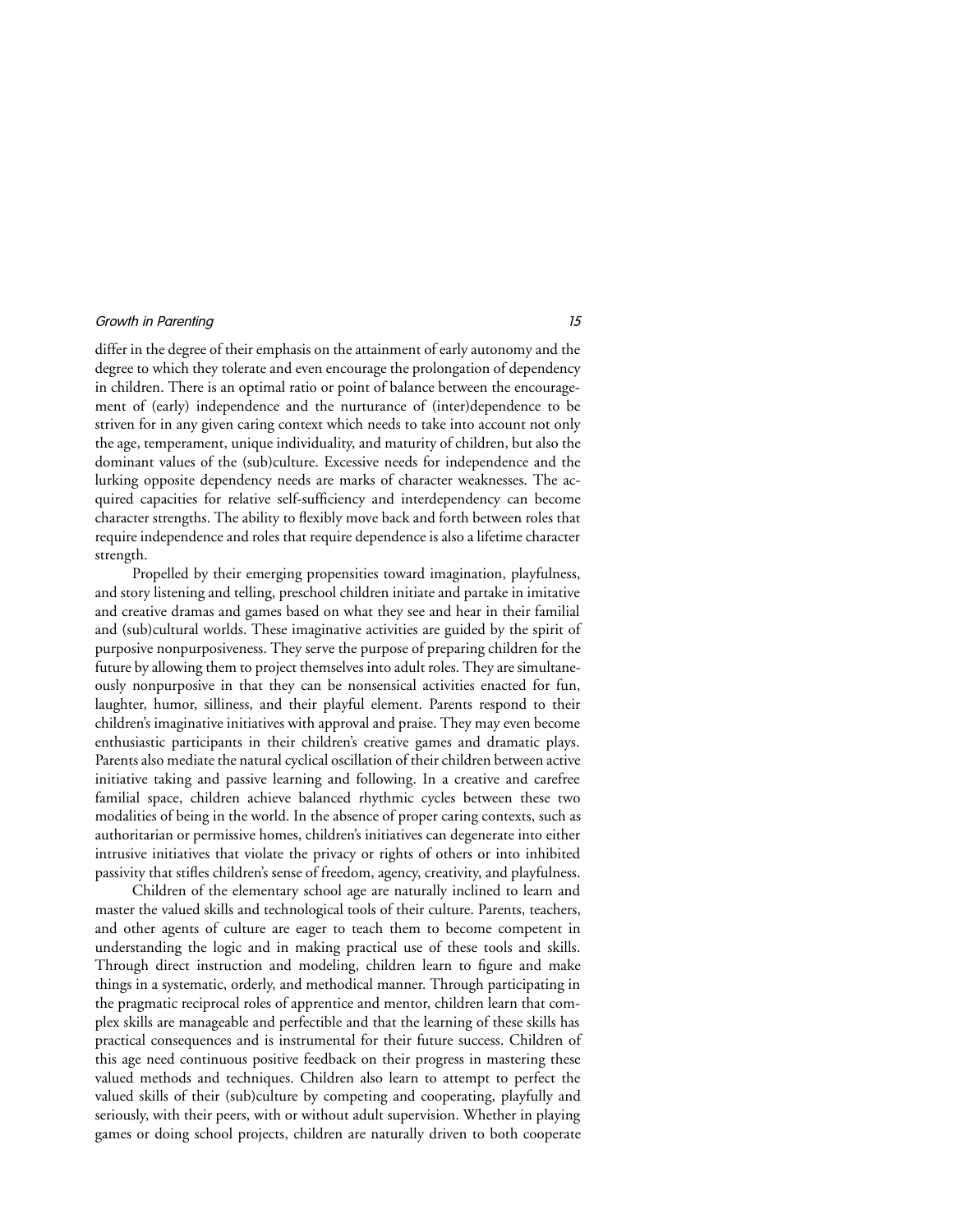and compete with their age-mates. By participating in multiple contexts in which the learning and perfecting of valued skills is occurring, children are discovering their strengths. This is central for their identity formation. In other words, children of this age tend to tie their emerging identity to their comparable concrete competence. Parents and other cultural agents such as teachers, coaches, and other instructors play a special part in helping children discover these interests and strengths. This involves being selectively attuned to children's aptitudes, interests, and potential competencies and finding the appropriate contexts for their actualization. Above and beyond learning to become competent in the mastery of certain valued skills and tools, children need and must learn to acquire the right attitude toward work. Qualities such as being conscientious, disciplined, industrious, persistent, persevering, task oriented, and productive must be encouraged. Parents themselves need to embody these attributes children are ready to absorb. Overly competitive and overly involved or unambitious and uninvolved parents create contexts that make it difficult for children to resolve the experienced tensions between their orientations toward their own competence and incompetence. A natural sense of competence can easily degenerate into a kind of compulsive competence, where children view work as an obsessive obligation and their only criterion of worthwhileness. They center their identity too one-sidedly on their pursuit of perfectionism and success in an area of competence. Perfectionistic, critical, or negligent parents engender in their children feelings of inferiority even in areas of potential or actual competence, let alone areas of limitations and incompetence. When children acquire a healthy sense of competence, they come to feel good about themselves. They experience a kind of humble pride in their accomplished area of competence. They have a feeling of tolerance toward those who display incompetence in areas in which they are competent. They also have a feeling of admiration toward those who demonstrate competence in domains in which they are not competent. They feel a humble acceptance of their limitations in those areas in which they are aware of their incompetence. These are requirements in the making of good persons.

Selfing, acquiring a sense of who one is, and unselfing, renouncing aspects of who one is, are complementary and lifelong processes in the making of identity. Although the construction of the self begins early in childhood and continues on through the life cycle, it becomes pivotal during adolescence and young adulthood. This is in part due to the dramatic changes that occur during this period which trigger in adolescents a self-consciousness and a graduated sense of reflexivity, the capacity to stand back and reflect upon the self. It is also in part due to increased familial and societal demands, expectations, and pressures that are directed toward adolescents and which aim at preparing them for the assumption of adult responsible roles. Paralleling these parental and cultural expectations, adolescents experience the intensification of earlier needs and the surfacing of new ones. Spurred by physical, intellectual, and emotional changes, adolescents experience a qualitatively different need for affiliation, fidelity, and belongingness than they have experienced before. Their felt sense of incompleteness propels them to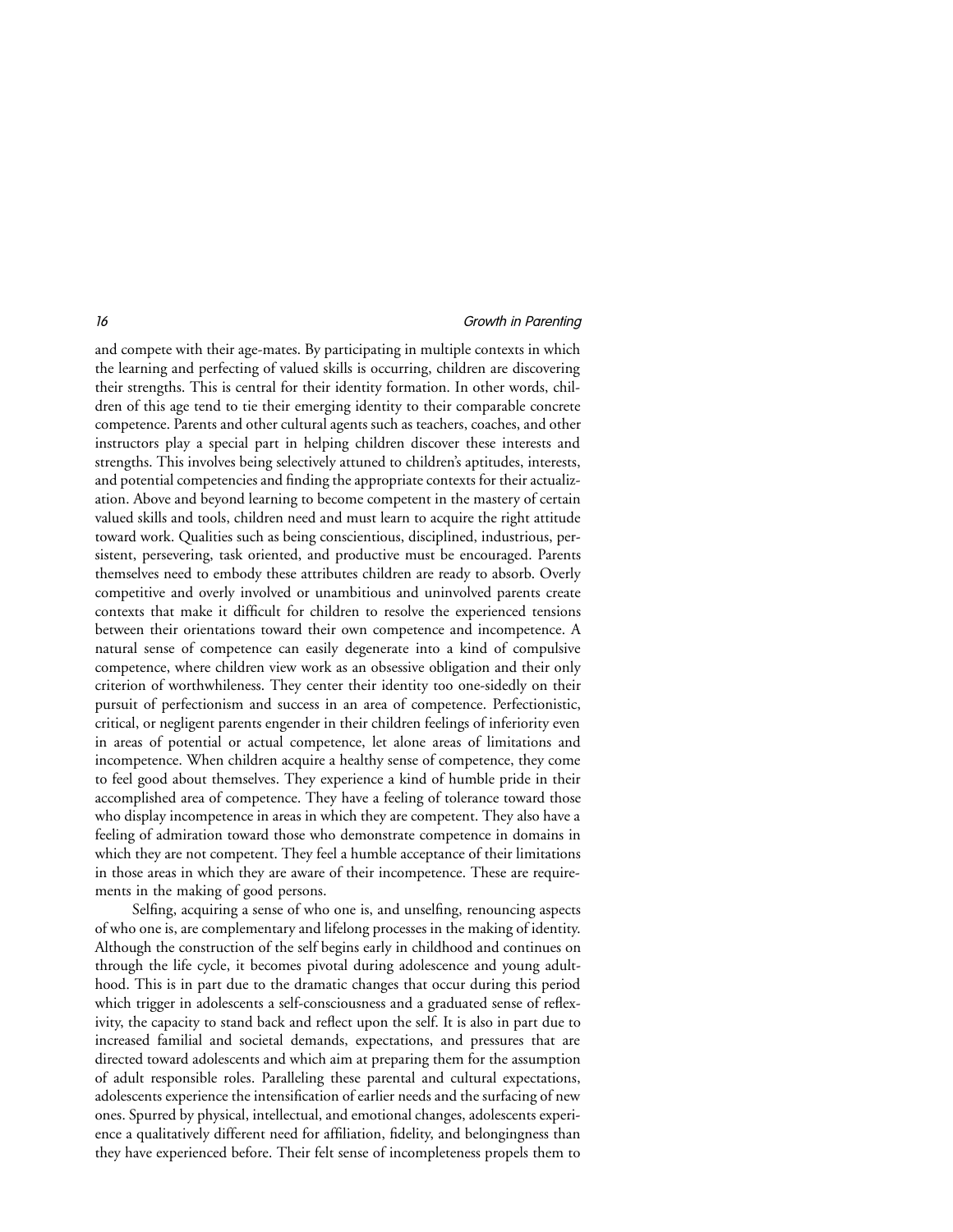# Growth in Parenting 2008 and 2008 and 2008 and 2008 and 2008 and 2008 and 2008 and 2008 and 2008 and 2008 and 2008 and 2008 and 2008 and 2008 and 2008 and 2008 and 2008 and 2008 and 2008 and 2008 and 2008 and 2008 and 2008

seek completion by way of seeking peers and, later, ideologies to attract their loyalties. The family has been the adolescents' primary source of affiliative fidelity and the center of their familial identity. But now, through the enactment of mutual loyalties with peers who are similarly needful, they acquire a peer identity. It will be some time, a process which will involve conscious and reflexive or unconscious unselfing, before they are able to coordinate these different identities as part of a larger interpersonal identity. Meanwhile, they will inevitably experience conflicting and contradictory ways of being with adults and peers. Parents who understand this transitional lack of sameness and continuity in the presentations of the adolescent self are likely to be more patient and tolerant. For a while adolescents are not aware that they may be different persons in different interpersonal settings. They lack the reflective distancing necessary for such awareness. They react differently in the presence of parents and peers because they envisage different expectations and anticipate competing and conflicting claims. That is why they may act awkwardly when they are in the presence of both parents and peers at the same time. Nevertheless, it is in the context of cultivating their adolescent friendships, which are more egalitarian than their relations to their parents, that they can refine and perfect the virtues of accuracy, authenticity, conviction, devotion, dutifulness, fairness, genuineness, loyalty, sincerity, and truthfulness. Their capacity for discerning the character of others is sharpened. They learn to modulate their antagonistic, impulsive, and competitive sentiments in the service of preserving and enhancing their affiliative fidelities. They become more attuned to the interests, feelings, and needs of their friends. They want to be liked, approved, and thought well of by them. They want to live up to their mutual obligations and expectations. The character weakness that may emerge here is that they may become excessively preoccupied with how they appear in the eyes of their friends to the point of sacrificing the integrity they have cultivated at home. Here, creative loyalty degenerates into destructive loyalty. Fidelity to friends defines what is right and good. They come to see themselves primarily through the eyes of selective others. Without the confirming eyes, ears, and mouths of these essential peers, they feel isolated, lonely, and groundless. Another related danger is that they can come to equate identity with appearance. "I am what I appear to be: the stylish clothes I wear, the car I drive, the house I live in, etc." This dangerous equation needs to be countered by parents, teachers, and other agents of culture through emphasizing values that go beyond appearances. At the same time, parents need to be tolerant and understanding of the self-conscious sensitivity of adolescents during this transitional phase to how they, and even loved ones, appear in the eyes of others. Yet another danger exists for adolescents who, having acquired a fragile sense of familial fidelity, are unable to establish and nurture mutual loyalties with peers. Thus they may tend to become either interpersonally alienated, withdrawn, and self-destructive or manipulative and destructive of others.

The felt sense of incompleteness of late adolescents and young adults drives them to search for ideologies in which to believe. The family has been the main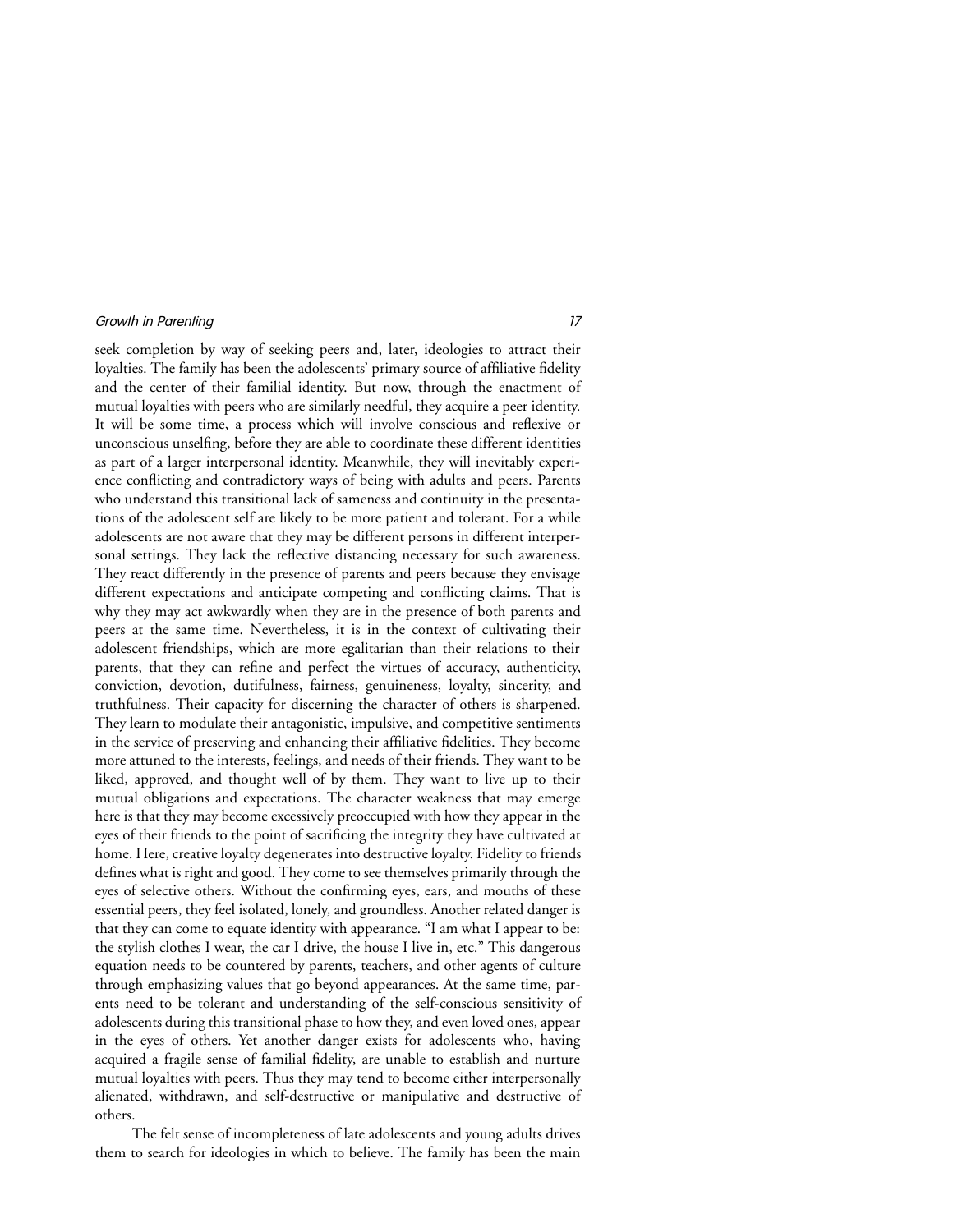source of their ideological fidelity and the center around which their ideological identity has been constructed. With the expansion of their intellectual, social, and moral horizons, they experience a readiness for the revision of their ideological identity. Ideology refers to the ideas (beliefs and values) and ideals that individuals identify with and want to live by. An ideological outlook defines what is good and evil, right and wrong, true and untrue, and natural and unnatural. An ideological orientation offers some answers to life's basic and ultimate questions. Late adolescents and early adults are struggling to make up their ideological minds. It is not a coincidence that idealism has been ascribed to the youth. They are ready to renounce at least part of the ideologies that they absorbed in childhood and appropriate a new configuration of ideals to live by. They may also experience conflicts and contradictions between the ideologies of childhood and the new ideologies they are attempting to appropriate. Although their actions may not match their newly declared ideology, they are prejudicially attuned to the hypocritical ideological stances of their parents or other representatives of institutions of authority. They can be so mesmerized by their ideological outlook that they fail to take into account its realism. Their need for a higher and deeper ideological loyalty is matched by the societal need to impart its ideology to its youth. The adult roles and responsibilities that young adults are encouraged to adopt are laden with ideologies. When young adults commit themselves to a religious faith, a political viewpoint or system, a vocation, or a gender role, they are at least implicitly extending their loyalties to certain ideologies. Conflicting and contradictory ideologies confuse or trivialize the potential coherence and integrity of their ideological identity. Coherence and consistency across ideologically laden roles and responsibilities contribute to integration of their evolving identity. Late adolescents and young adults are typically eager and ready to assume roles and responsibilities that make them feel they are becoming a part of the adult world of responsible citizenship. Parents and other representatives of their (sub)culture provide the opportunities, the resources, and the support needed for their pursuit of meaningful and practical adult life projects. Although the latitude for experimentation varies, depending on the socioeconomic realities of any given family, adolescents and young adults are allowed relative leeway for reflecting on or trying out different ways of life and of (potentially) making a living. Institutions of higher education can serve as a caring context in which such ideological experimentation can take place. They can be instrumental in significantly satisfying college students' intense desire for ideals. They can awaken in these young persons their sense of social responsibility and prepare them to become a part of a larger societal whole. Uncaring or selectively caring contexts, which, overtly or covertly, are driven by prejudicial ideologies such as sexism, racism, or ethnocentrism, may disallow certain groups of young individuals of the resources, opportunities, and support needed for the exploration and pursuit of appropriate and meaningful value-laden adult roles and responsibilities. This amounts to the foreclosure of possibilities for a large section of the youth population. Parents need to be aware of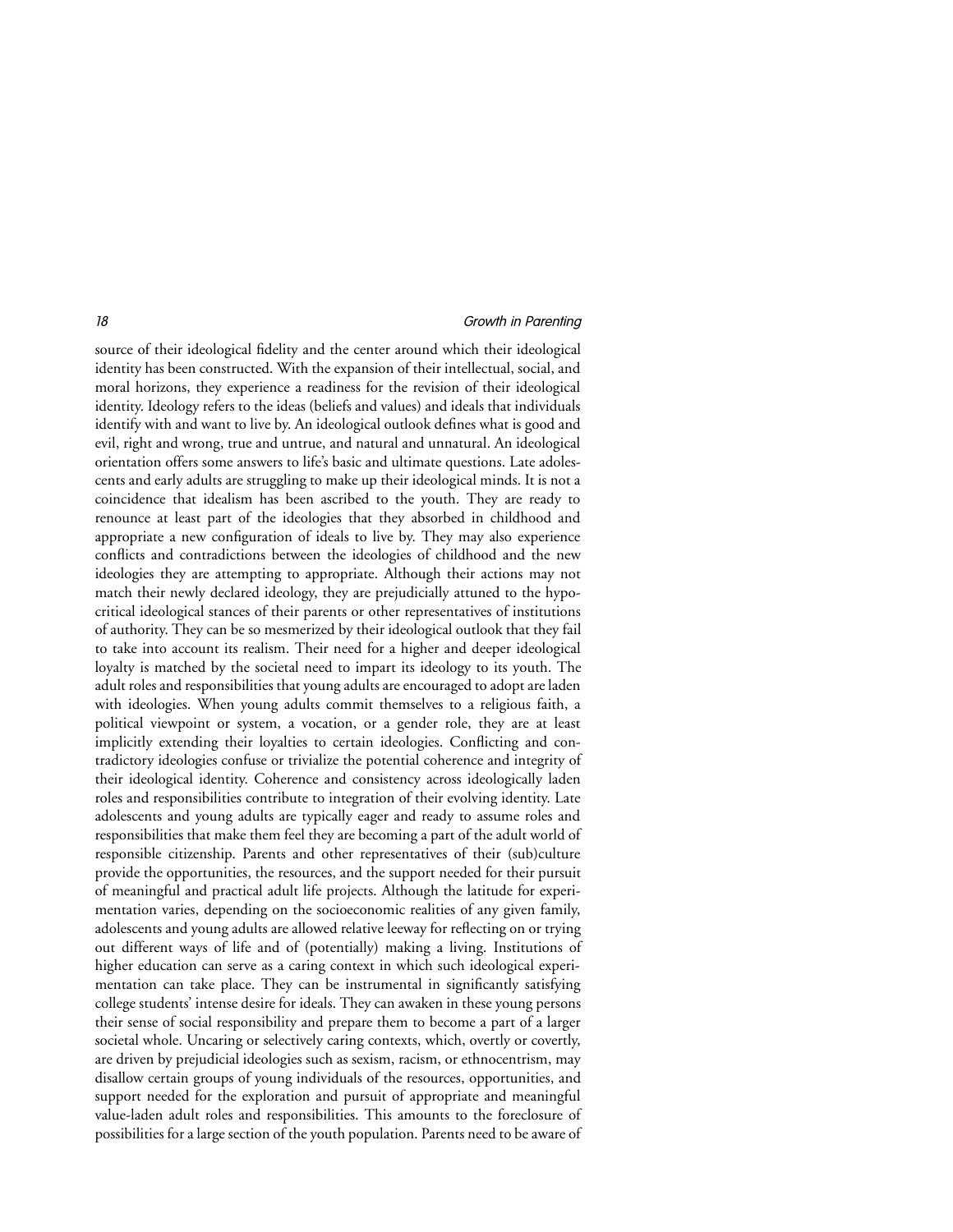# Growth in Parenting 2008 and the state of the state of the state of the state of the state of the state of the state of the state of the state of the state of the state of the state of the state of the state of the state o

how their own prejudicial ideologies can close off the future possibilities potentially open to their own children. A patriarchal ideology, for example, can have a detrimental effect on what the future will hold for their adolescent daughters.

Lacking the acquired resilience necessary to tolerate the inevitable tension experienced in the selfing-unselfing-reselfing process, some adolescents prematurely foreclose their ideological identities by adopting, wholesale, without personal reflection and evaluation, their parental, ethnic, racial, political, or religious ideology. The potential for creative ideological fidelity as a character strength is forsaken. Instead, it degenerates into destructive ideological fidelity. This type of loyalty is typified by exclusivity, rigidity, inflexibility, and lack of tolerance toward that which is ideologically different. Such foreclosure in ideological identity, individually or collectively, can easily produce a predisposition toward antagonistic encounters with other individuals or groups perceived as threateningly different.

Whereas the predisposition toward ideological foreclosure and rigidity may have its origin in authoritarian child-rearing practices, the tendency toward ideological fluidity may have its roots in permissive or uninvolved parenting practices. Adolescents who are characterized by a fluid ideological outlook lack an inner valuational structure or foundation to creatively modify and build on. Their valuational stances are easily influenced by changing impulses, moods, and contextual circumstances. They are alienated from the innermost human need to discover trustworthy values to live by.

Whereas late adolescents and early adults are caught up in the struggle of finding an integrative point of balance between, on the one hand, not foreclosing their identities too soon and, on the other hand, not being lost in a fluid identity for too long, while engaged in the process of affirming and repudiating old and newly acquired interpersonal and ideological identifications, maturing adults must come to terms with the tensions aroused by the bipolar needs of other-care and self-care. Generative or selfless caring is the optimal form of other-care.<sup>4</sup> Generativity encompasses whatever adults generate (procreate, create, re-create, produce, or help produce) and is motivated by the evolutionary-based human need to be needed. Caring is the expanding concern for that which is to be cared for. Although adults generate products and ideas, the generation of the next generation is of primary concern for the Eriksonian model. Generative adults are ever widening their concentric circles of care to include all future generations. They care not only for their own and related families but, ultimately, for the human family. They have come to have a deep and abiding concern for the welfare of future generations everywhere. This does not mean, however, that generative parents do not care more deeply for their own children than children personally unknown to them. Generativity allows for degrees of graduated care. It disallows exclusive "pseudospeciated" caring.<sup>5</sup> Furthermore, in general, all adults have the potential, directly or indirectly, to become generative regardless of whether or not they are biological parents.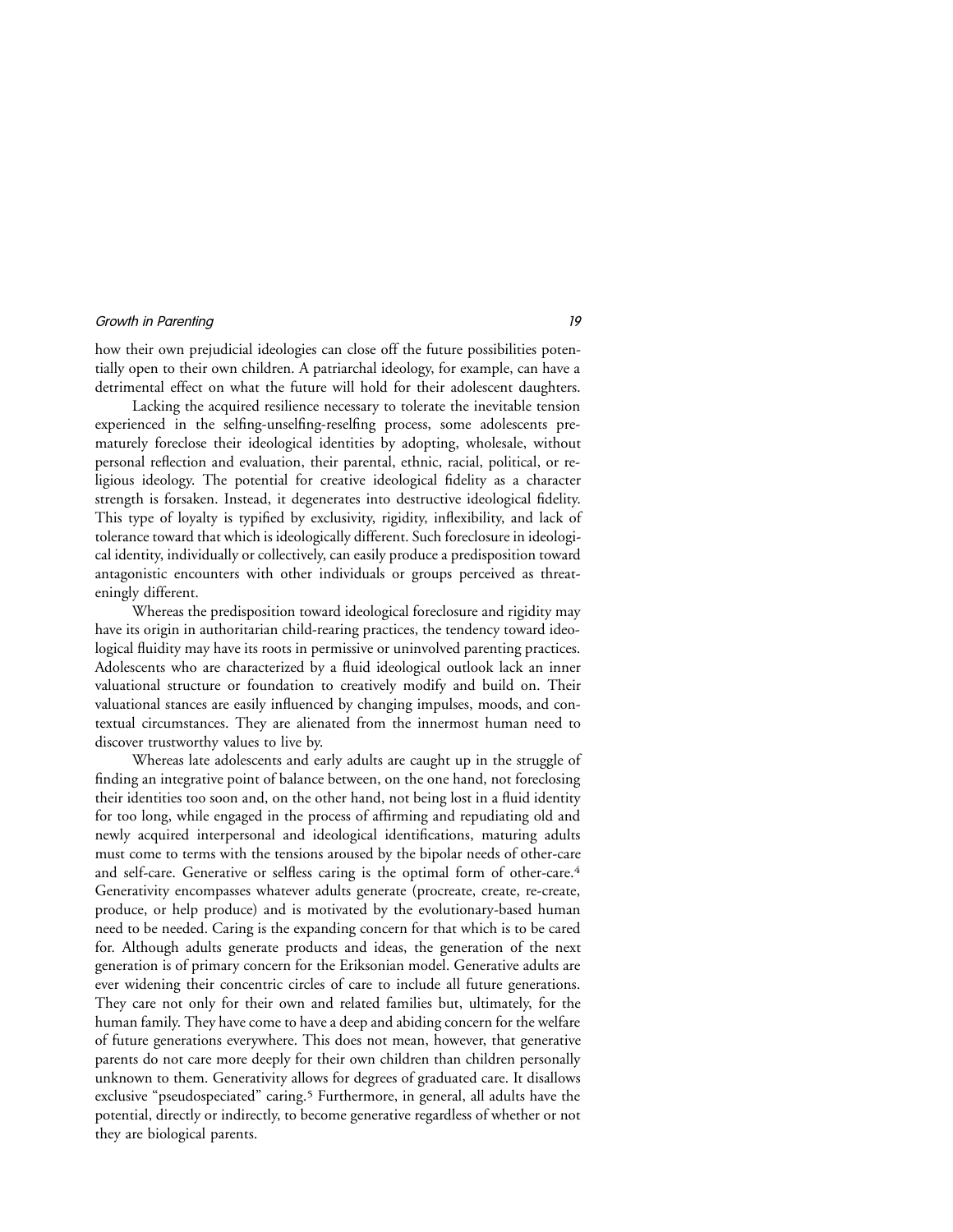Paralleling the experienced tension between the need to care for the other and the need to care for the self, there exists a correlative tension between the need for a transcendent, universal, and inclusive identity and the need for a conventional and exclusive (pseudospeciated) identity. Stated differently, inclusive generative care allows for the emergence of a transcendent identity that appropriates a universal ideology. A transcendent identity is one that resonates to the universal human values expressed in the teachings and the parables of historical figures, such as Socrates, Buddha, and Jesus. These and other historical figures, along with current fictional or real ideologically inspiring models, offer new generations ideal images and pictures of human perfectibility to live by and aspire to. Even Erikson himself can be viewed as a generative model. Observe his amendment of the Golden Rule: "Do unto others that which will strengthen them by developing their best potentialities." This universal value-laden rule embodies the principle of mutual activation, without which generative caring is not possible. As social human beings, we participate in a network of mutually influencing relations in the context of which we mutually recognize, affirm, regulate, actuate, and enliven each other. Of course, this principle has its negative counterpart in mutual negation. In other words, we can bring out the best and the worst in each other. In any human encounter, to a larger or lesser degree, we are destined or condemned to influence each other, for better or for worse. In an optimal human encounter, we are required to approach our interplayer with an active and giving attitude. We are to view our interplayer as inviolate and unique. We are to regard our interplayer, as a variation on our own humanity (another me), with a benevolent gaze. The primordial inner human voice of the other calls us, especially in strange and unfamiliar situations, thus: (1) *Don't harm or hurt me, for I am another you;* (2) *Be kind to me, for I am another you.*

Generative adults who, relatively speaking and in varying degrees, have achieved transcendent (inclusive) identities continue to struggle with containing and controlling their exclusive patriarchal, political, national, ethnic, religious, racial, and familial identifications. They remain in touch, more or less, with inner tensions that are a byproduct of their previously described polar needs. They are aware of but not overwhelmed by their contradictions. Their caring orientation allows them to juxtapose the best and worst in themselves (their higher selves and their lower selves), experience humility as a result, and derive renewed energy to better themselves. They are able to take care of themselves without becoming selfabsorbed or self-obsessed. They can accept the care of others without becoming demanding or dependent. By overcoming their self-centeredness, they are enabled to contribute, in small or large ways, to the developmental realization of their family, community, society, and humanity. Their selfless caring is the source of their relative integration and integrity.

Generative adults are capable of mature loving.6 They are able to establish, maintain, and enhance intimate relations with an essential other that requires mutual devotion in spite of the frictions that they may experience as a result of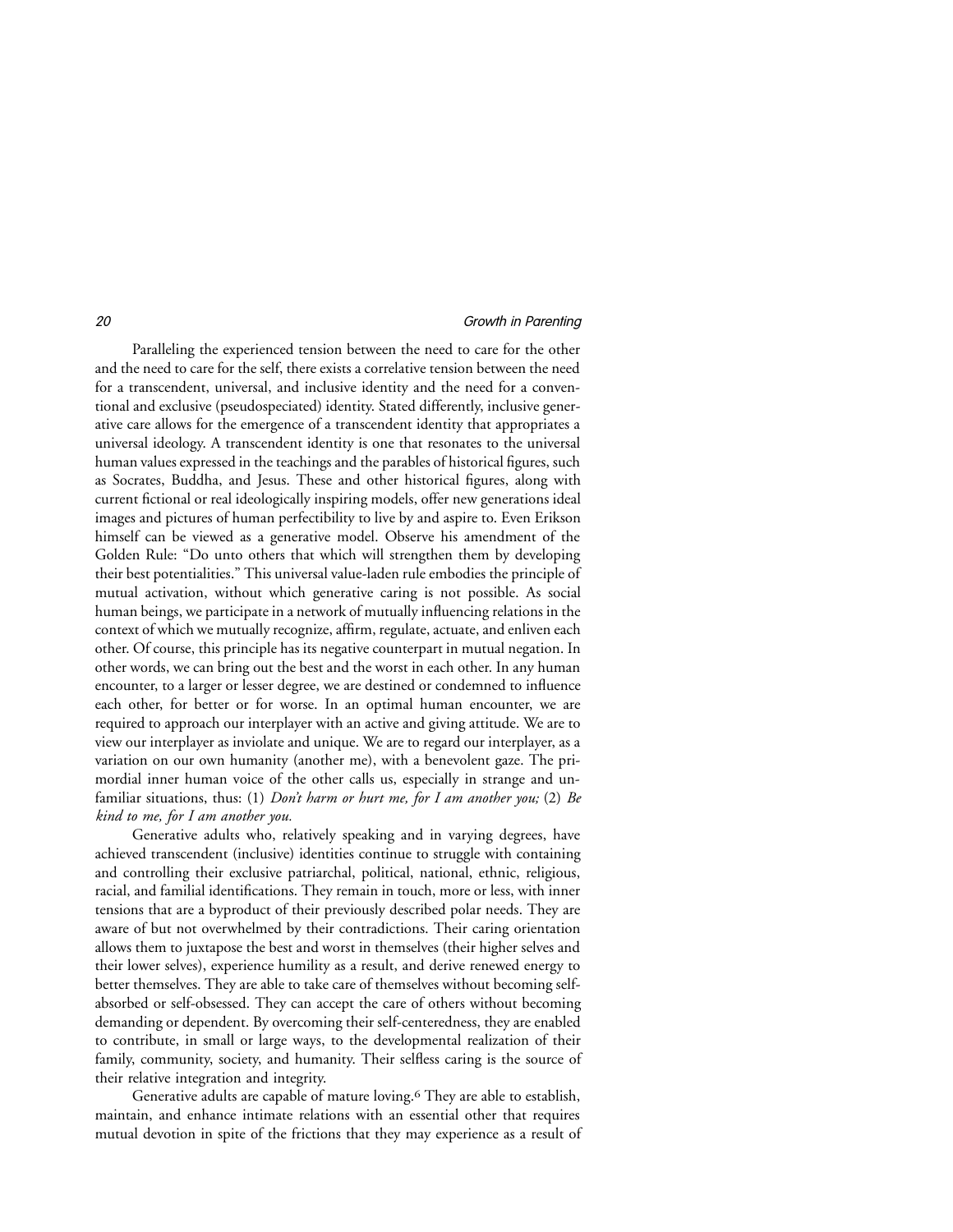differences or divisions in role functions. They have the capacity to merge their identities without fear of losing their sense of independence and separateness. They can commit themselves to each other and abide by these commitments in spite of the limitations these commitments impose on their freedoms. They can be dependent on and yet independent from each other. It must be remembered, however, that the acquisition of the capacity for love is based on the attainment of the earlier strengths of interpersonal and ideological fidelity, instrumental competence, initiative, autonomy, and trust. For example, by competently doing things for each other, devoted partners can demonstrate their love for each other in concrete ways. By allowing each other the freedom to envision and pursue genuinely valued goals without making each other feel guilty and fearful, devoted partners will find purpose and meaning in what they do in life. Devoted partners attain a balance between freedom and limits: freedom within limits. They come to the realization that the love they gain is worth the limits they impose on themselves. In spite of moments of doubt and uncertainty, they have the feeling that their margin of choice-making power is, for the most part, strengthened and not compromised. They feel that they choose to restrain themselves freely. Loving and caring partners have trust in each other. They have faith that in the context of their relationship, their innermost hopes and wishes will be attained, in spite of the dark and unpredictable dimensions of their lives together. In short, the love they have for each other brings out the best and modulates the worst in each other. It makes the inevitable tensions between them tolerable. Love makes fairness possible and thus awakens and intensifies the lovers' ethical sensibility.

Generative adults are capable of some degree of insight and foresight. They are able to see into (in-sight) themselves and their situations simultaneously. They have some understanding of their tension-producing basic needs that direct their motivations and emotions. They also have a good intuitive understanding of the motives and emotions of others and their underlying needs. They are always careful not to neglect situational and other contextual factors in their apprehension of themselves and others. They maintain a vigilant attitude toward the correctness of their value-laden assumptions that guide their understanding of themselves and others. Generative adults, to a certain degree, see ahead (have foresight) in that they anticipate, with some accuracy, the potentialities and limitations of others and the impact of their actions on others, of which they are accepting. Such responsible insight and foresight, which are the hallmarks of continually emerging wisdom, deepen the generative adults' faith in life and fellowship and heighten their ethical sensibility.

If one of our basic human needs is the need to be needed and if another interrelated need is to be generative (to selflessly care for that which we generate), then it follows that when we are engaged in other-care, we are simultaneously engaged in self-care. By meeting the needs of (essential) others we are, paradoxically, meeting our own needs. We do not pursue the care of others in order to meet our own needs. Guided by our generative drive, our primary orientation is